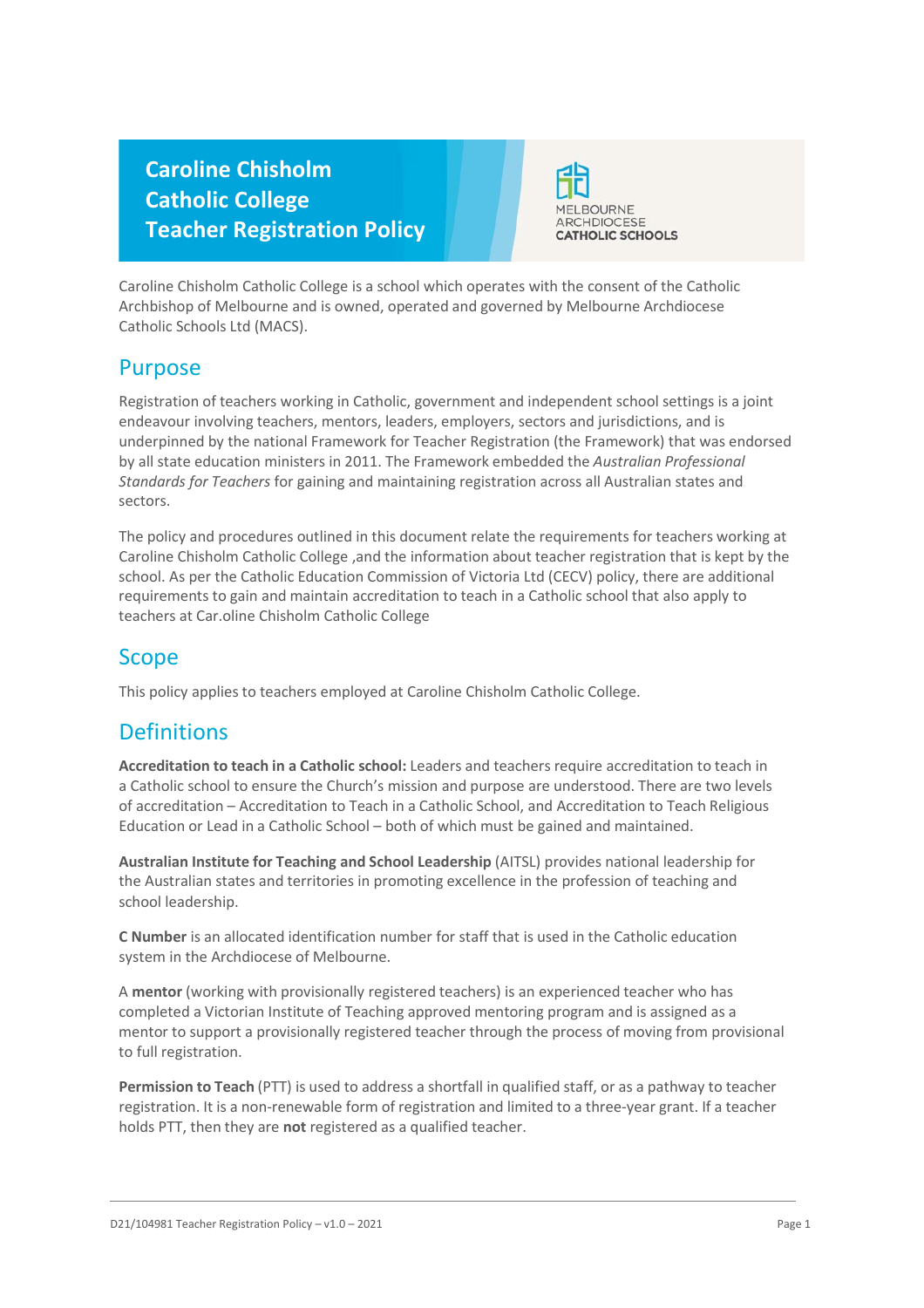**Provisionally registered teachers** are those new to the profession and/or who have not yet practised as a qualified teacher in an Australian or New Zealand school, or are returning to the teaching profession after an absence of five or more years.

A **registered teacher** is a qualified teaching professional suitable to practise as a teacher in a Victorian school or early childhood setting. A registered teacher is one who demonstrates the following requirements:

- a demonstrated proficiency in the *Australian Professional Standards for Teachers*
- the ability to maintain professional practice
- suitability to teach.

**Registration** as a teacher is an important mechanism to assure the safety, competency and quality of the profession. Its design is underpinned by a clear intent to set and uphold high standards of professional practice.

**Registration conditions** are conditions that may have been placed on a teacher's registration which should be recorded in the Victorian Institute of Teaching register.

**Victorian Institute of Teaching** (VIT) is an independent statutory authority which regulates members of the teaching profession. All teachers must be registered with the VIT in order to be employed in a school in Victoria.

**VIT register** is a register of VIT registration numbers, category, limitations (if any), and renewal and expiry dates for each teacher. This register is maintained at Caroline Chisholm Catholic College by the principal or authorised delegate in electronic format.

**Working with Children Check** (WWCC) is required for child-related work in Victoria. Teachers registered with the VIT are exempt from the requirement to obtain a WWCC as the VIT registration process includes checks for suitability for child-related work. Teachers must notify Working with Children Check Victoria (WWCCV) of any child-related work they do outside the school (whether paid or voluntary). In the event a teacher's VIT registration is suspended or cancelled, WWCCV may notify the organisations listed that the teacher exemption no longer applies. To notify WWCCV of other child- related work, teachers must complete the 'Teacher notification' form.

## **Policy**

All teachers practising in Victorian Catholic schools are required to be registered with the VIT, the independent authority which regulates members of the teaching profession.

Recruitment of teachers is in accordance with the MACS staffing and recruitment policies.

# Teacher registration – limitations

#### **Provisionally registered teachers**

Provisional registration is granted until teachers demonstrate they meet the standards at the Proficient Teacher level. Teachers have a period of two years to demonstrate that they:

- possess an application of knowledge in teaching situations where the individual has full professional responsibility for the learning of students
- meet the *Australian Professional Standards for Teachers* at the Proficient Teacher level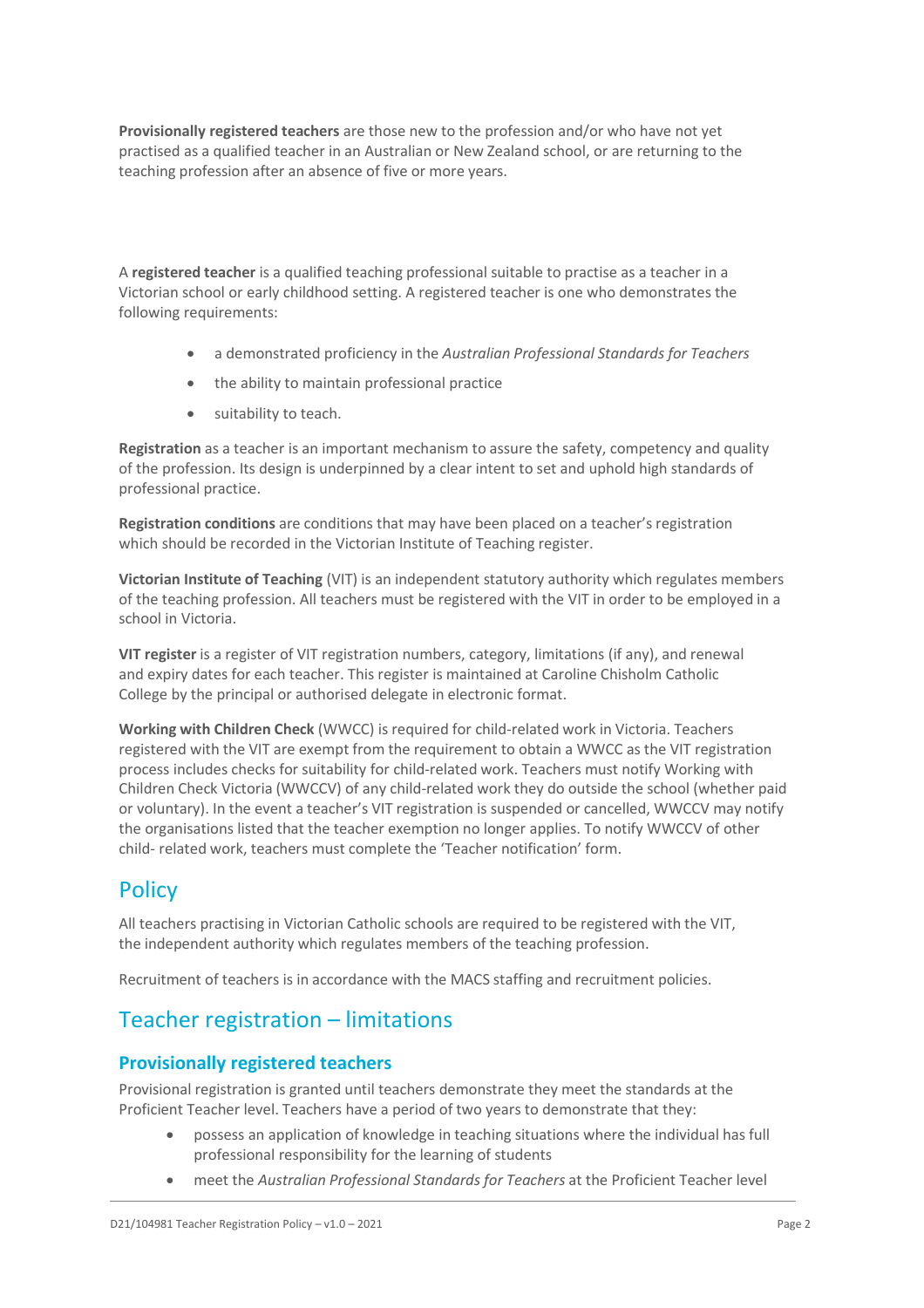• have had at least 80 days teaching experience in an Australian or New Zealand school.

A mentor will be assigned to a provisionally registered teacher seeking full registration. More information about the process to attaining full registration is available on the [VIT](https://www.vit.vic.edu.au/registered-teacher/moving-to-full-registration) [website.](https://www.vit.vic.edu.au/registered-teacher/moving-to-full-registration)

### **Permission to Teach (PTT)**

PTT may be granted to teachers offered short-term employment at Caroline Chisholm Catholic College to undertake the duties of a teacher in delivering and/or assessing student participation in the school's curriculum program when a more suitable and registered applicant is not available.

The individual staff member makes an application to the VIT for PTT. This application requires an endorsement from the principal as part of the application process that indicates why this exemption to employ an unqualified teacher is sought. Refer to the VIT's *[Permission](https://www.vit.vic.edu.au/sites/default/files/media/pdf/2022-04/Policy_VIT_PTT.pdf) to Teach Policy* (2021) for more information.

#### **Registration conditions**

Teachers may have conditions placed on their registration by the VIT. These conditions can relate to any of the following:

- agreed: conditions imposed on a teacher's registration, or imposed through a voluntary agreement with the teacher, which may relate to concerns about health or conduct
- special needs: conditions placed on teachers who have not yet met the special needs requirement for professional development
- returning from non-practising: conditions placed on teachers returning to teaching after a period of leave to complete 20 days of teaching and 20 hours of professional development
- literacy and numeracy: conditions placed on a graduate teacher who is yet to pass the national Literacy and Numeracy Test for Initial Teacher Education (LANTITE). Refer to the information about LANTITE on the VIT [website.](https://www.vit.vic.edu.au/contact-us/faqs/LANTITE)

Conditions are usually placed for a period of 6–12 months, with documentation required to meet the condition(s); however, this may differ depending on individual circumstances.

The condition(s) will be noted in Caroline Chisholm Catholic College VIT register and the school will work with the individual teacher to identify ways to meet the condition(s).

## Accreditation to teach in a Catholic school

There are two levels of accreditation in recognition of the different roles that leaders and teachers undertake:

- 1. Accreditation to Teach in a Catholic School (gain and maintain)
- 2. Accreditation to Teach Religious Education or Lead in a Catholic School (gain and maintain).

All teachers employed by Caroline Chisholm Catholic College are required to gain and maintain Accreditation to Teach in a Catholic School. All teachers of Religious Education and leaders are required to gain and maintain Accreditation to Teach Religious Education or Lead in a Catholic School.